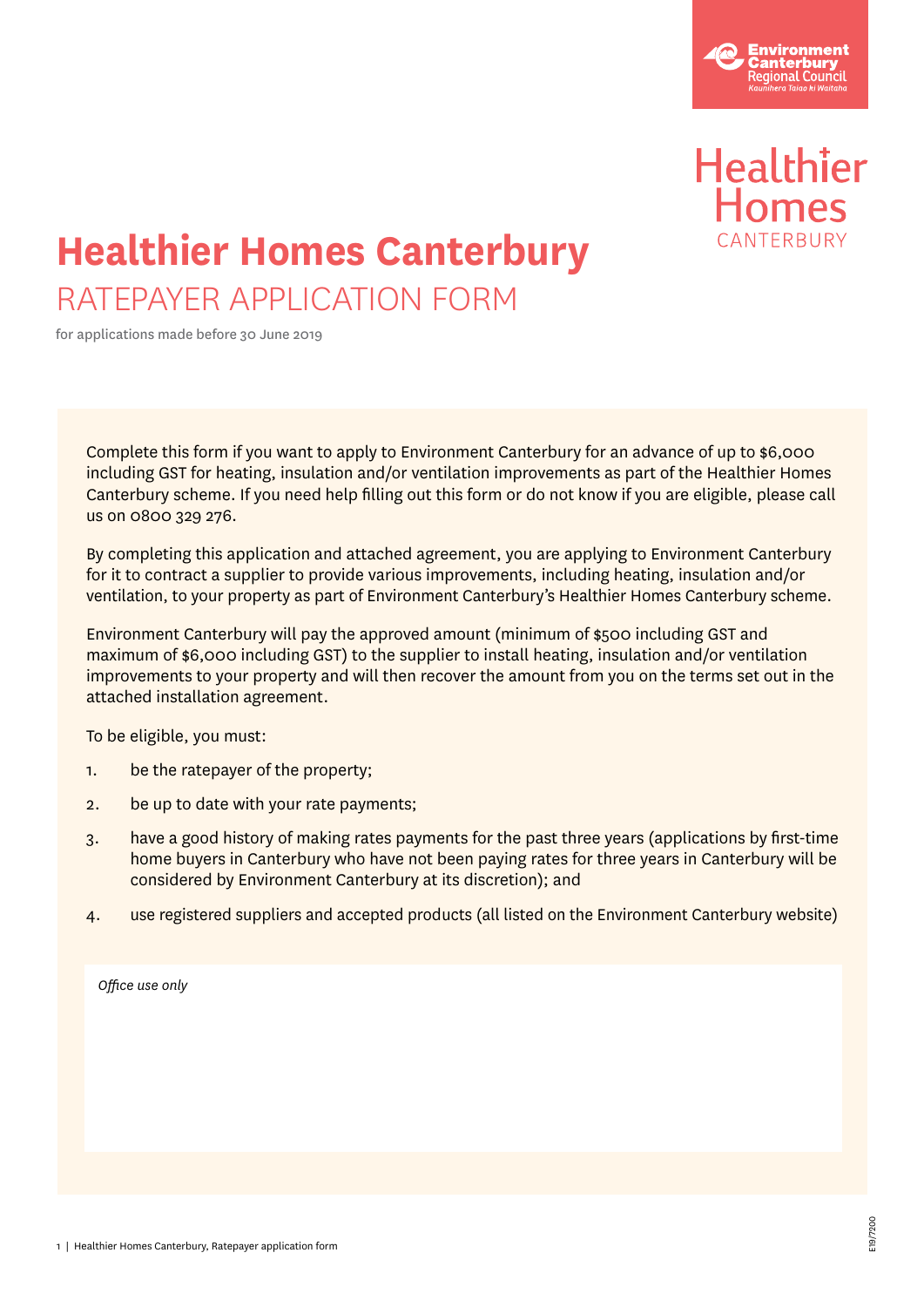## Improvements you are applying for:

#### Full name and address of applicant:

| Ratepayer's full name<br>(include all legal property<br>owner/s) Company or trust?' |           |                                                      |           |
|-------------------------------------------------------------------------------------|-----------|------------------------------------------------------|-----------|
| Physical address of property<br>Where improvements will take place                  |           | Postal address<br>If different from physical address |           |
|                                                                                     |           |                                                      |           |
|                                                                                     | Postcode: |                                                      | Postcode: |
| Telephone No.:                                                                      |           | Property rate<br>reference number:                   |           |
| Mobile:                                                                             |           | Valuation<br>reference:                              |           |
| Email:                                                                              |           | This information can be found on your rates invoice. |           |

### Amount to be included on Healthier Homes Canterbury advance:

1. Tell us the name of the supplier/s you will be using, and the total amount listed on the quote/s. A maximum of two suppliers is allowed. All quotes must be attached to your application.

| Name of supplier:                            | Total amount shown on quote:<br>Including GST | \$                   |
|----------------------------------------------|-----------------------------------------------|----------------------|
| Name of<br>second supplier:<br>If applicable | Total amount shown on quote:<br>Including GST | \$                   |
|                                              | Total amount of all quotes:<br>Including GST  | \$<br><b>Total A</b> |

2. Tell us if you will cover some of the above costs yourself upfront or if you are accessing any subsidies. This may not apply to you.

*For example, Healthier Homes Canterbury will cover a maximum of \$6,000. If the total above amounts to more than \$6,000 you will need to pay the difference yourself or via another source (such as from Environment Canterbury).* 

Does not apply

| urce (such as a low-income subsidy- from Environment Canterbury).         |    |               |  |
|---------------------------------------------------------------------------|----|---------------|--|
| Total amount you are covering<br>yourself or from other sources (if any): | \$ | Total B       |  |
| Please provide details if any:                                            |    | Including GST |  |
|                                                                           |    |               |  |

\$

3. Calculate the total amount you are seeking as an advance from Healthier Homes Canterbury. Subtract Total B from Total A above.

#### Total amount requested<sup>3</sup>

*Including GST*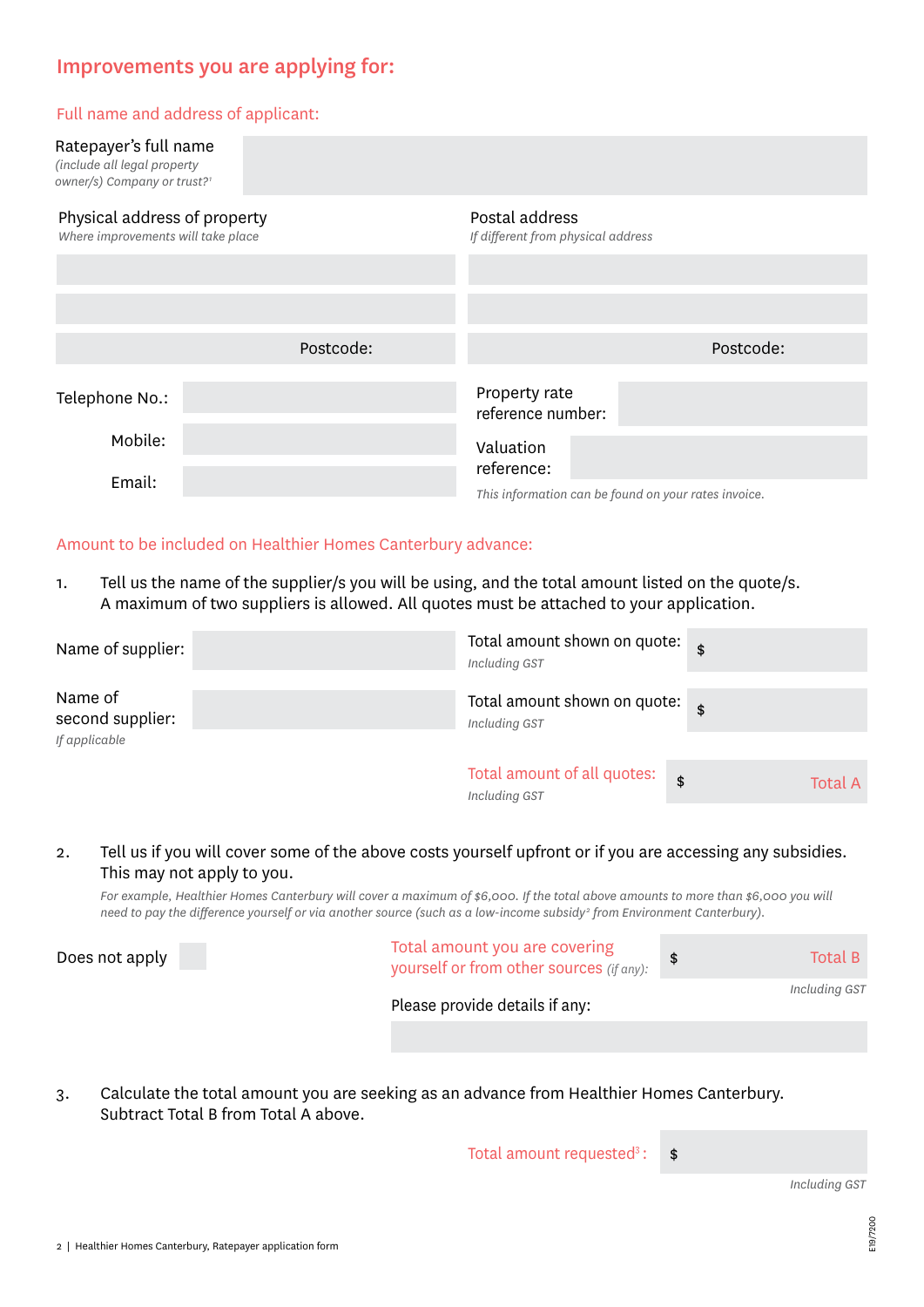<sup>1</sup> If your property is owned by a registered company or held by trustees on trust, please provide proof of authorised legal signatories and ensure they are all *on this application.*

*2 Subsidies are available for some low-income households that meet certain criteria. Funding is limited. Application process is separate. Please see website for details or contact Environment Canterbury to enquire.* 

*<sup>3</sup> The maximum services amount that Environment Canterbury will contract with a registered supplier to provide in relation to any property is \$6000 (including GST). Environment Canterbury will only cover costs directly attributable to the installation of the agreed Improvements. Ratepayers will need to cover any costs in excess of \$6000 and any such contributions should be shown here. As set out in Clause 4 of the attached agreement, Environment Canterbury will recover the services amount and associated costs from the ratepayer over time through a targeted rate on the property.* 

## Eligibility and acknowledgement

To be eligible for Healthier Homes Canterbury all the following must apply. Please tick each box that applies.

- 1. The property is located within the boundaries of Environment Canterbury.
- 2. The Healthier Homes Canterbury improvements you have selected, and the suppliers of those improvements, are on the Environment Canterbury website as registered suppliers for the Healthier Homes Canterbury Scheme.
- 3. You are the legal owner(s), and ratepayer(s), of the property.
- 4. You, the ratepayer(s), do not currently have any funding provided under the Healthier Homes Canterbury scheme in relation to this property or any other property.
- 5. All rates are up-to-date, and you have a good history of payments in the three years immediately preceding the date of this application.

*If you did not tick the above box, does this apply to you? You have recently purchased your first home in Canterbury and have not been paying rates in Canterbury for three years. Where this is the applicable category, you may be accepted into the scheme at the discretion of Environment Canterbury.* 

The above are the core eligibility requirements. However, for the avoidance of doubt, Environment Canterbury reserves all rights to approve or reject any application for any reason whatsoever. No legal or other obligations will arise between Environment Canterbury and the homeowner until the Installation Agreement has been signed by both parties.

Please acknowledge that you have been informed of the following by ticking each box and signing in the space provided.

- 1. The total amount provided by the Healthier Homes Canterbury scheme accrues interest.
- 2. If I/we sell my/our property then I/we must pay the outstanding amount owing to Environment Canterbury in full.

*All legal ratepayers must complete*

| Signed: | Signed: |  |
|---------|---------|--|
| Signed: | Signed: |  |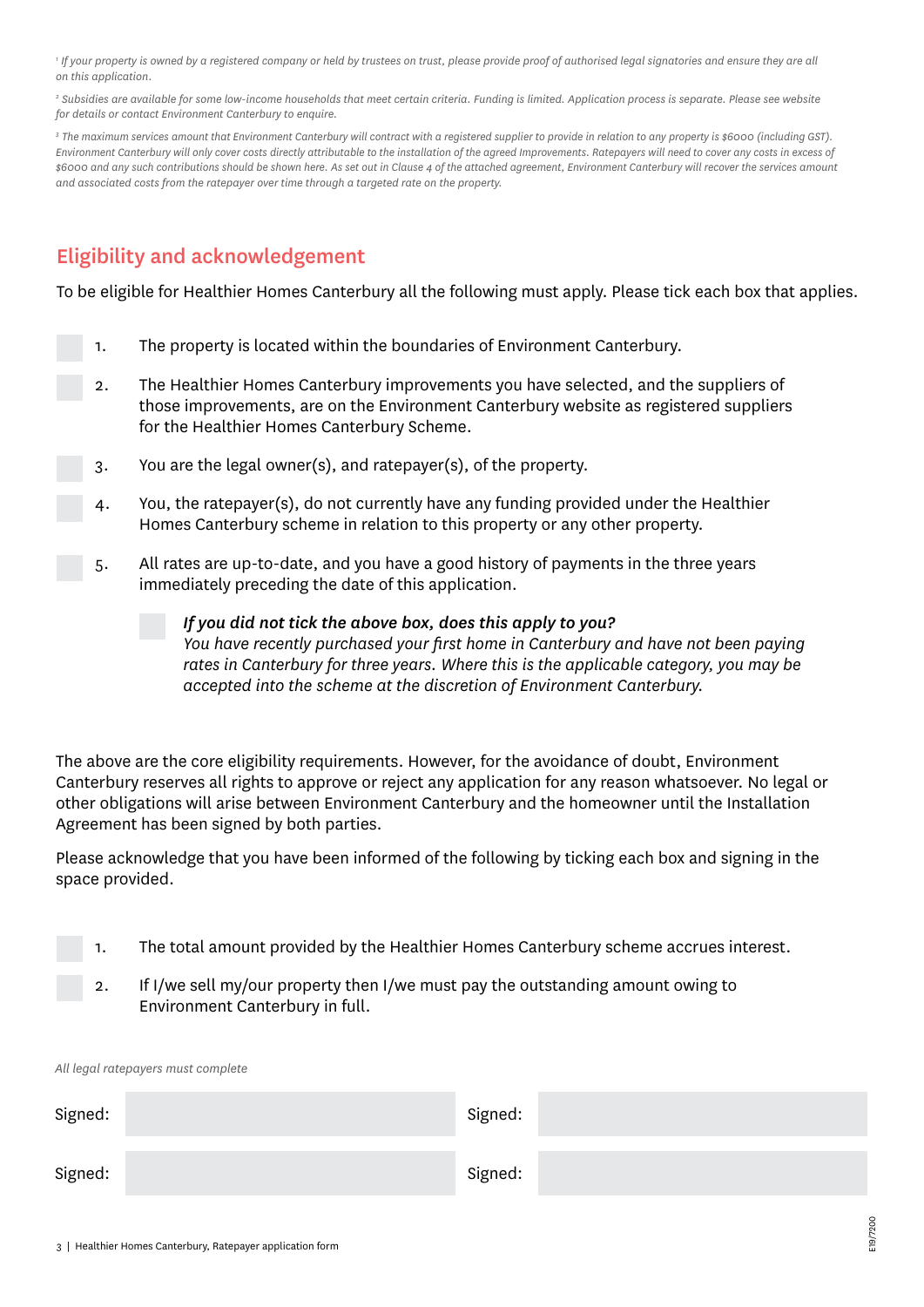## Other details about you and your home

Answers to these questions will help to inform and develop Healthier Homes Canterbury. Environment Canterbury will try to prioritise applications from Community Services Card holders and applicants with high health needs. Other answers will not affect the approval of your application.

| Is the property that you are applying for:                                                             |                |              |                              | How many people generally live in the home? |                          |                               |
|--------------------------------------------------------------------------------------------------------|----------------|--------------|------------------------------|---------------------------------------------|--------------------------|-------------------------------|
| A rental property                                                                                      | Your own home  |              |                              | Approximately what year was the home built? |                          |                               |
| What age group(s) are the occupant(s) in the home? (tick as many as applicable)                        |                |              |                              |                                             |                          |                               |
| O-5 yrs                                                                                                | 6-12 yrs       | 13-17 yrs    | 18-40 yrs                    | 41-65 yrs                                   | 66-80 yrs                | Over 80 yrs                   |
| Do any of the occupants have health conditions related to cold, damp housing? If yes, please describe. |                |              |                              |                                             |                          |                               |
| Does anyone in the home have a current Community Services Card?                                        |                |              |                              | No<br>Yes                                   |                          |                               |
| What are the main forms of heating used in the home? (tick as many as applicable)                      |                |              |                              |                                             |                          |                               |
| Wood<br>burner                                                                                         | Pellet<br>fire | Heat<br>pump | Other<br>electric<br>heating | Flued<br>gas<br>heater                      | Unflued<br>gas<br>heater | Other $-$<br>specify<br>below |
|                                                                                                        |                |              |                              |                                             |                          |                               |

## Summary of Healthier Homes Canterbury

#### Cap on available amount

The amount available from Environment Canterbury is limited to the quoted cost of the improvements up to a maximum of \$6,000 inclusive of GST. The minimum advance amount is \$500 including GST.

#### Contracting arrangements

Environment Canterbury will contract the registered supplier(s) to install the Healthier Homes Canterbury improvements up to the amount approved and will pay the registered supplier directly for the work completed under that contract.

If the total cost of the improvements is in excess of \$6,000 inclusive of GST you will need to contract separately with the registered supplier(s) in relation to the completion of the installation. Environment Canterbury will not be a party to the separate agreement between you and the registered supplier. You will be solely responsible for all amounts owing under the separate agreement between you and the registered supplier.

#### Recovery of total amount

Environment Canterbury will recover the approved amount from you by means of a targeted rate levied against the property under the Local Government (Rating) Act 2002. The rate will be levied over a period of nine years.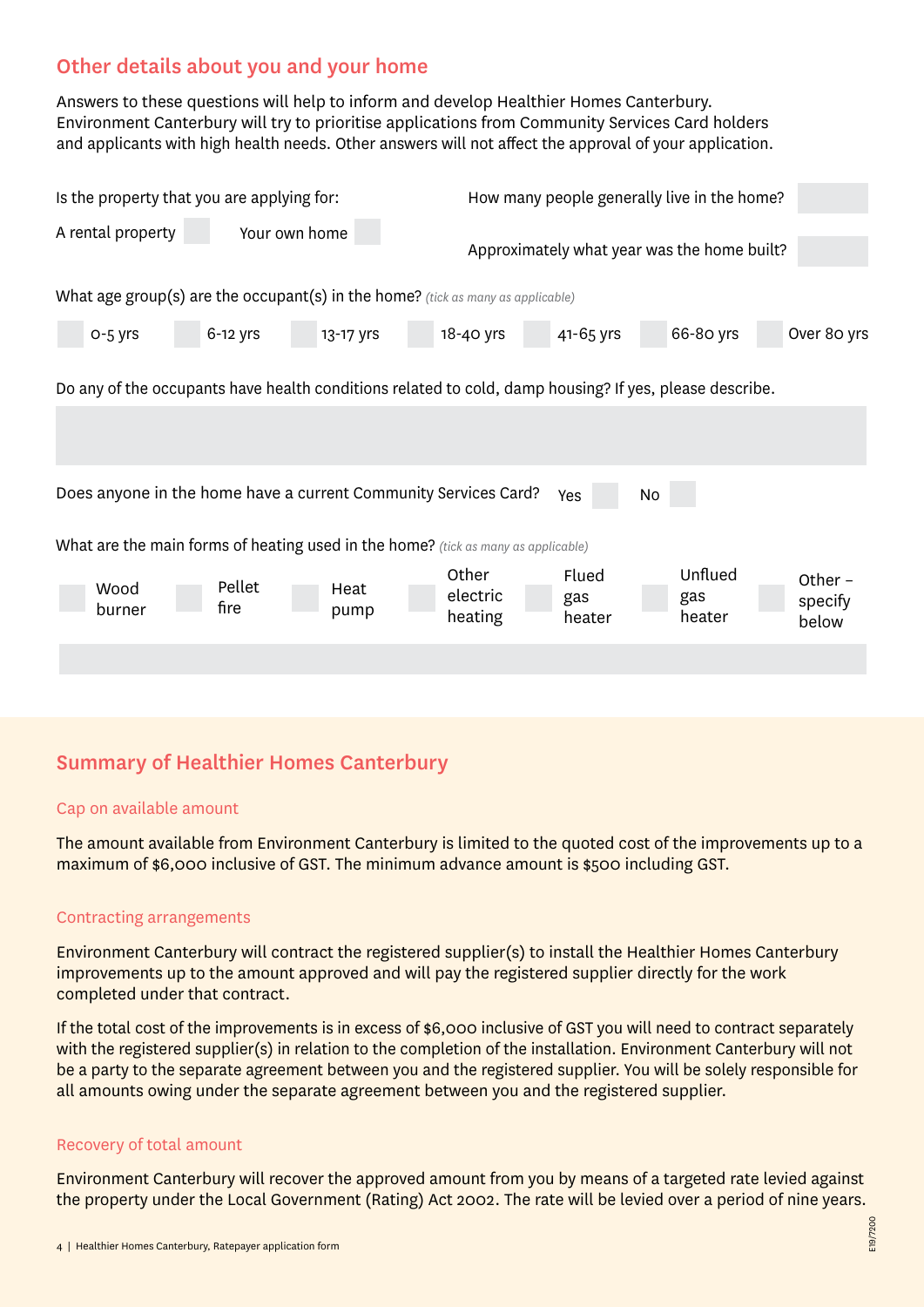#### Interest

Environment Canterbury will charge (as part of the targeted rate) interest on the outstanding amount. The interest charges are calculated at the beginning of the rating year when rates are struck. The interest will start accruing from the date the supplier is paid by Environment Canterbury.

The interest rate charged is calculated on the basis of Environment Canterbury's cost of borrowing and a margin to cover administrative costs. The interest rate for applications accepted prior to 30 June 2019 is 5.9% pa.

Environment Canterbury will reset the interest rate annually for new applications. Once an agreement has been signed, the agreed interest rate will apply for the full term of the advance. Statements will be provided every 12 months and will record the balance of the outstanding amount payable by you to Environment Canterbury, and the amounts paid up to the close of the period covered by the statement.

If rates, including the Healthier Homes Canterbury targeted rate, are not paid by the due date, usual rates penalties will accrue.

You acknowledge that the amount paid by Environment Canterbury will be equivalent to the GST inclusive amount, which will be levied.

Full payment of the outstanding balance can be made at any time by contacting Environment Canterbury to obtain the amount required to clear the advance in full. This will include a credit for interest saved on the remaining term of the advance. There is a \$100 (incl GST) processing fee for early repayment. Part payments of the advance are not accepted for the Healthier Homes Canterbury scheme. Payments must be made at the agreed rate, or paid off in full.

Environment Canterbury's policy for rates payments provides that in anticipation of rates for subsequent financial years, a ratepayer may prepay all or part of a rate for any financial year before it becomes due for payment. In the instance where early payment is made, it is a requirement that you contact Environment Canterbury to identify the additional amount paid and on what date payment was made. This is to avoid any overpayment of interest and to ensure that the prepayment is correctly allocated in the council's records. The interest charges will be determined based on daily compounding interest calculated up to the date payment is made. Environment Canterbury will then credit the payment to your ratepayer account as set out in the Installation Agreement.

All legal owners of the property must sign this application form and the Installation Agreement.

#### Further information

Contact Environment Canterbury during business hours on 0800 329 276.

#### Healthier Homes Canterbury Application Process

- 1. Once received by Environment Canterbury, applications should take approximately 15 working days to process. There may be delays in periods of high demand.
- 2. Environment Canterbury will send a letter to confirm that your application for Healthier Homes Canterbury has been successful and attach a copy of your application and quote. This letter will also outline the cancellation process and confirm the applicable interest rate.
- 3. Once suppliers receive approval from Environment Canterbury, they will contact you directly to confirm an installation date.
- 4. Suppliers will invoice Environment Canterbury for the work completed at your property. When this account is paid by Environment Canterbury, the amount will be added to your rates bills and interest will begin to accrue from that date.
- 5. Environment Canterbury will send a letter to inform you of the final amount owed and the timing of rates repayments.
- 6. Note: this process may differ slightly in certain circumstances, such as if you are receiving a subsidy. Please contact Environment Canterbury if you are unsure along the way.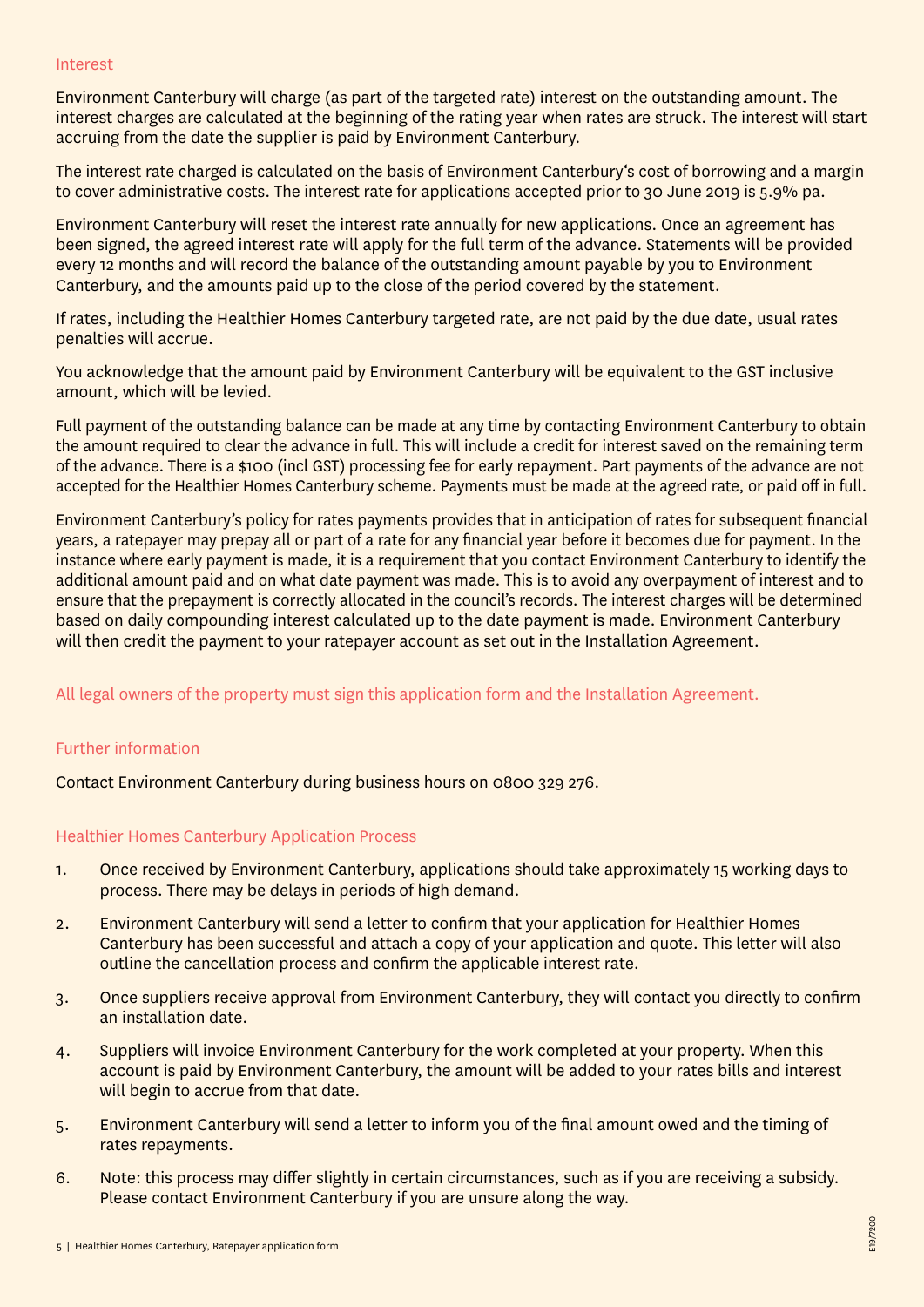## CANTERBURY REGIONAL COUNCIL INSTALLATION AGREEMENT

|                | Ratepayer's full name/s All legal ratepayers must complete (please print names clearly)                                                                      |  |  |
|----------------|--------------------------------------------------------------------------------------------------------------------------------------------------------------|--|--|
| <b>Between</b> |                                                                                                                                                              |  |  |
| And            | Canterbury Regional Council, a regional council named in Schedule 2 to the Local<br>Government Act 2002, which trades under the name Environment Canterbury. |  |  |

#### Please read and sign this agreement

All legal ratepayers must write their name above and name and signature on page 8.

Healthier Homes Canterbury scheme is run by the Canterbury Regional Council and supported by the Energy Efficiency and Conservation Authority (EECA).

You have applied for Canterbury Regional Council to contract with a supplier to provide selected improvements to your property. By countersigning this agreement Canterbury Regional Council has approved your application and created a binding agreement with you.

Your application has specified a particular form of heating and/or insulation and/or ventilation to be installed, and Canterbury Regional Council will contract registered suppliers to install the selected improvements. You may need to contract directly with the registered suppliers in the usual way for the remainder of the installation. Canterbury Regional Council will not be a party to that agreement and assumes no responsibility in relation to the agreement between you and the supplier.

Canterbury Regional Council will pay for the part of the improvements to the property that it contracts for directly with the supplier and will recover its costs from you through a targeted rate on the property. All Canterbury Regional Council rates include GST.

#### The ratepayer and Canterbury Regional Council agree as follows:

- 1. Canterbury Regional Council to provide specified heating, ventilation and/or insulation services
	- 1.1 Canterbury Regional Council accepts the ratepayer's application, and will contract the registered supplier to install the approved part of the improvements at the property.
	- 1.2 Once Canterbury Regional Council has notified the ratepayer that their application has been approved, Canterbury Regional Council will inform the registered supplier to liaise directly with the ratepayer in relation to the practical details of installing the improvements. The registered supplier should confirm contract and payment terms with the ratepayer for any amounts above Canterbury Regional Council's approved contract price.
	- 1.3 Once the registered supplier has installed the improvements, it will invoice Canterbury Regional Council for the work undertaken for Canterbury Regional Council and seek payment from the ratepayer for any additional amounts.
	- 1.4 The ratepayer must notify Canterbury Regional Council if the work has not been completed to a satisfactory standard within 7 days of the registered supplier finishing the job.
	- 1.5 Where the ratepayer's property has been selected for an installation audit, the ratepayer will allow access to the property for the purposes of the audit, and wherever possible will assist the auditor to complete this task in a timely manner. The ratepayer acknowledges that EECA and or EECA's contracted independent auditor may access the ratepayer's personal information to undertake quality assurance processes and for information gathering purposes.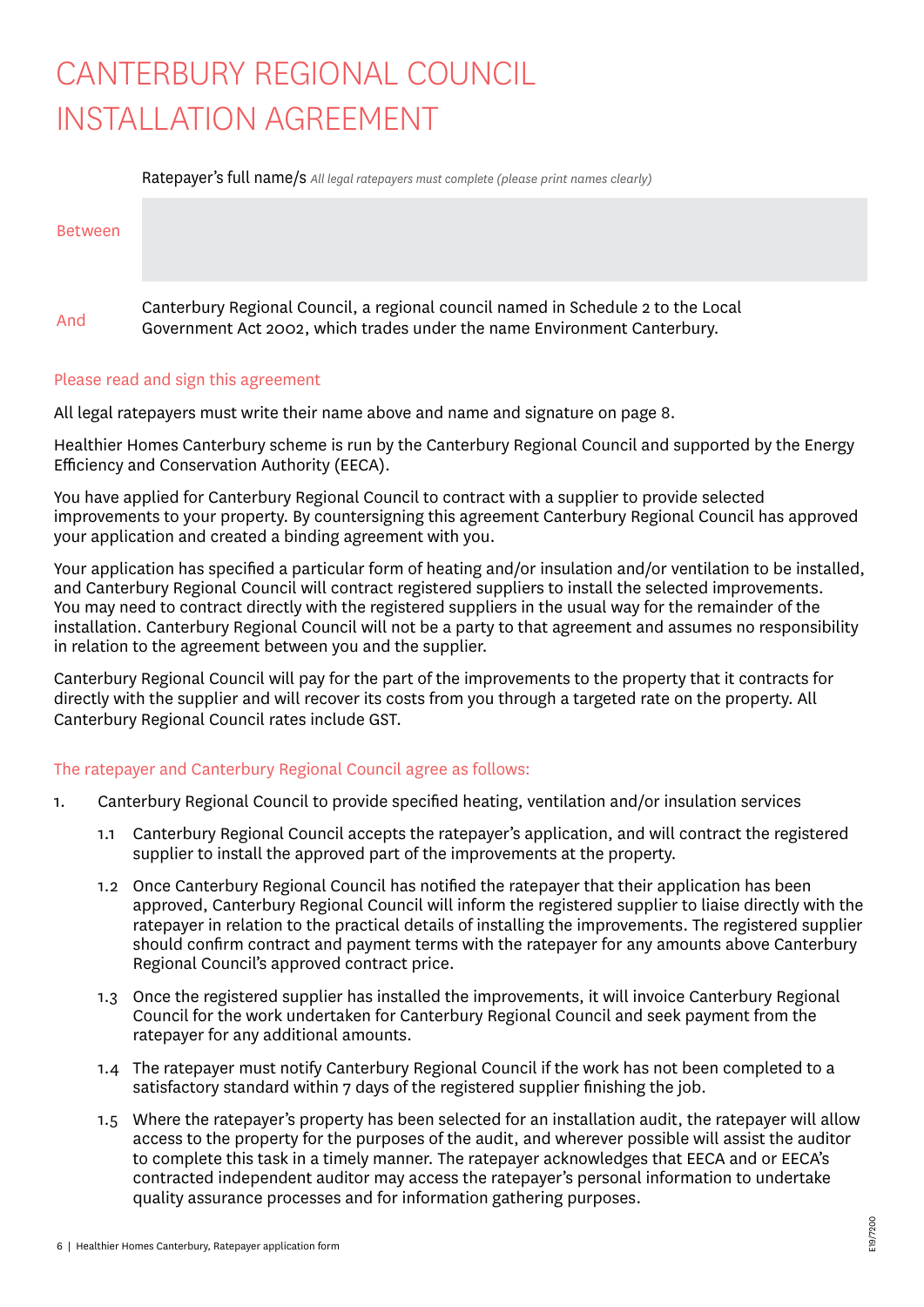- 2. Liability for defective work
	- 2.1 Subject to clause 2.4 the ratepayer agrees that:
		- 2.1.1 Canterbury Regional Council has no liability to the ratepayer whatsoever, whether in contract, tort, breach of statutory duty or otherwise, arising out of or in connection with the provision of the installation at the property;
		- 2.1.2 The ratepayer is not entitled to any compensation from Canterbury Regional Council in respect of defects or damage to, or arising as a consequence of the provision of the installation at the property; and
		- 2.1.3 The ratepayer waives all liability or potential claims against EECA in respect of audits, any defect in the EECA Q&A manual or a product on EECA's Accepted Insulation Products List being defective), or as a mediator in relation to any mediation services that EECA may provide. This clause is included for the benefit of EECA and the ratepayer agrees EECA having privity of contract in order to enforce this clause against the ratepayer
	- 2.2 Clause 2.1 does not affect any liability the registered supplier may have to the ratepayer in contract, tort or otherwise, and may not be relied on by the registered supplier as limiting the registered supplier's liability in any way.
	- 2.3 The ratepayer acknowledges that this agreement does not limit or restrict any of the rights, powers, remedies and immunities from liability which Canterbury Regional Council now or in the future possesses, or is entitled to by virtue of any statute or at common law.
	- 2.4 To the extent that the parties are not, by law, able to limit or exclude liability or obligations, clause 2.1 will not limit or exclude that liability or those obligations.
- 3. Payment of the registered supplier
	- 3.1 Canterbury Regional Council will, as part of its contract with the registered supplier, agree to pay the registered supplier the contract price for installing the approved part of the improvements.
	- 3.2 The ratepayer agrees to pay any amounts owing to the registered supplier in relation to the installation of the improvements at the property above the contract price agreed by Canterbury Regional Council in accordance with the ratepayer's separate arrangements with the registered supplier.
	- 3.3 The contract price is the lesser of:
		- 3.3.1 The amount of the improvements, with an absolute maximum of \$6000 (including GST) per property;
		- 3.3.2 The amount requested by the ratepayer in this application;
	- 3.4 Canterbury Regional Council will not cover costs not directly associated with the installation, such as debris clearing.
- 4. Canterbury Regional Council to assess targeted rate on the property
	- 4.1 The ratepayer acknowledges that Canterbury Regional Council will assess a targeted rate on the property each year, for an expected period of nine years, to pay for the improvements. That targeted rate will be used to recover all of Canterbury Regional Council's costs in relation to the services. The rate is based on the amount funded plus interest and is set for the full term of the advance. Rates payments will be applied to reduce the balance due based on rates instalment dates. For help calculating your repayments under this agreement, please visit www.ecan.govt.nz/healthierhomes and use the calculator which is based on the current interest rates (as noted above, this is subject to change). An initial disclosure statement providing further information is attached to this agreement.
	- 4.2 Canterbury Regional Council intends to include the targeted rate on the Land Information Memorandum (LIM) for the property, but is not required to do so.
- 4.3 If the ratepayer intends to sell or transfer the property in the period after this agreement has been entered into and while a targeted rate will be or is being assessed against the property, then the outstanding targeted rate must be repaid in full on the date of settlement of the property sale. The ratepayer must notify Canterbury Regional Council in writing of the sale or transfer and arrange for full repayment of the outstanding balance. full repayment of the outstanding balance.<br>7 | Healthier Homes Canterbury, Ratepayer application form E19/72000.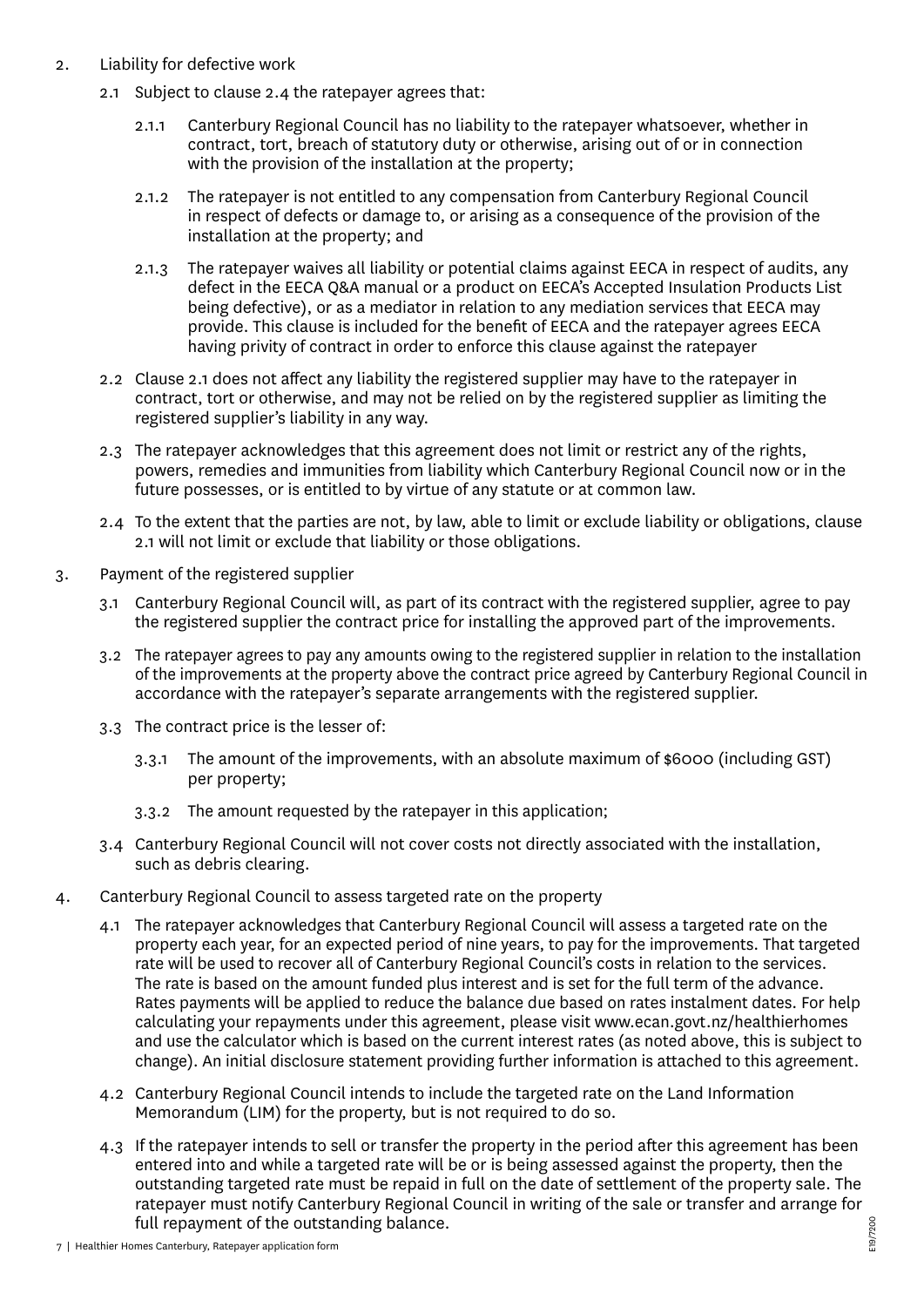- 4.4 If the ratepayer fails to comply with the obligations in clause 4.3 the ratepayer will be personally liable for the outstanding amount despite having sold or transferred the property and Canterbury Regional Council may demand that the ratepayer must, within 21 days, pay all amounts that are unpaid or are still to be assessed in respect of the targeted rate (by any means available to Canterbury Regional Council).
- 4.5 If the ratepayer fails to pay the rates invoice for the property by the due date, the provisions of the Local Government (Rating) Act 2002 and rating resolutions apply and the ratepayer will incur late payment penalties in accordance with Canterbury Regional Council's rates policy.
- 4.6 Part payments of the outstanding targeted rate are not accepted by Canterbury Regional Council. Any pre-payments of the outstanding targeted rate must be paid in full.
- 5. Information issues
	- 5.1 Any information which the ratepayer supplies to Canterbury Regional Council for the purposes of this agreement may be used by Canterbury Regional Council and disclosed to its contractors and suppliers for the administration of the Healthier Homes Canterbury scheme.
	- 5.2 In accordance with the Privacy Act 1993, the ratepayer is entitled to have access to their personal information held by Canterbury Regional Council in connection with this agreement and to request correction of that information.

#### Counterparts

This application does not need to be in original form and may be signed and delivered by the ratepayer in any number of counterparts, each of which is to be deemed an original but all of which together will constitute one and the same instrument.

#### Electronic signatures

The ratepayer may sign this application by way of the application of their electronic signature in accordance with Part 4 of the Contract and Commercial Law Act 2017.

#### Must be signed by all legal property owner/s listed on the property's rates assessment and invoice

| Full Name:                                                 | Signed: |       |
|------------------------------------------------------------|---------|-------|
| Full Name:                                                 | Signed: |       |
| Full Name:                                                 | Signed: |       |
| Full Name:                                                 | Signed: |       |
|                                                            |         | Date: |
| Signed for and on behalf of Canterbury Regional Council by |         |       |
| <b>Full Name:</b>                                          | Signed: |       |
| Position:                                                  |         | Date: |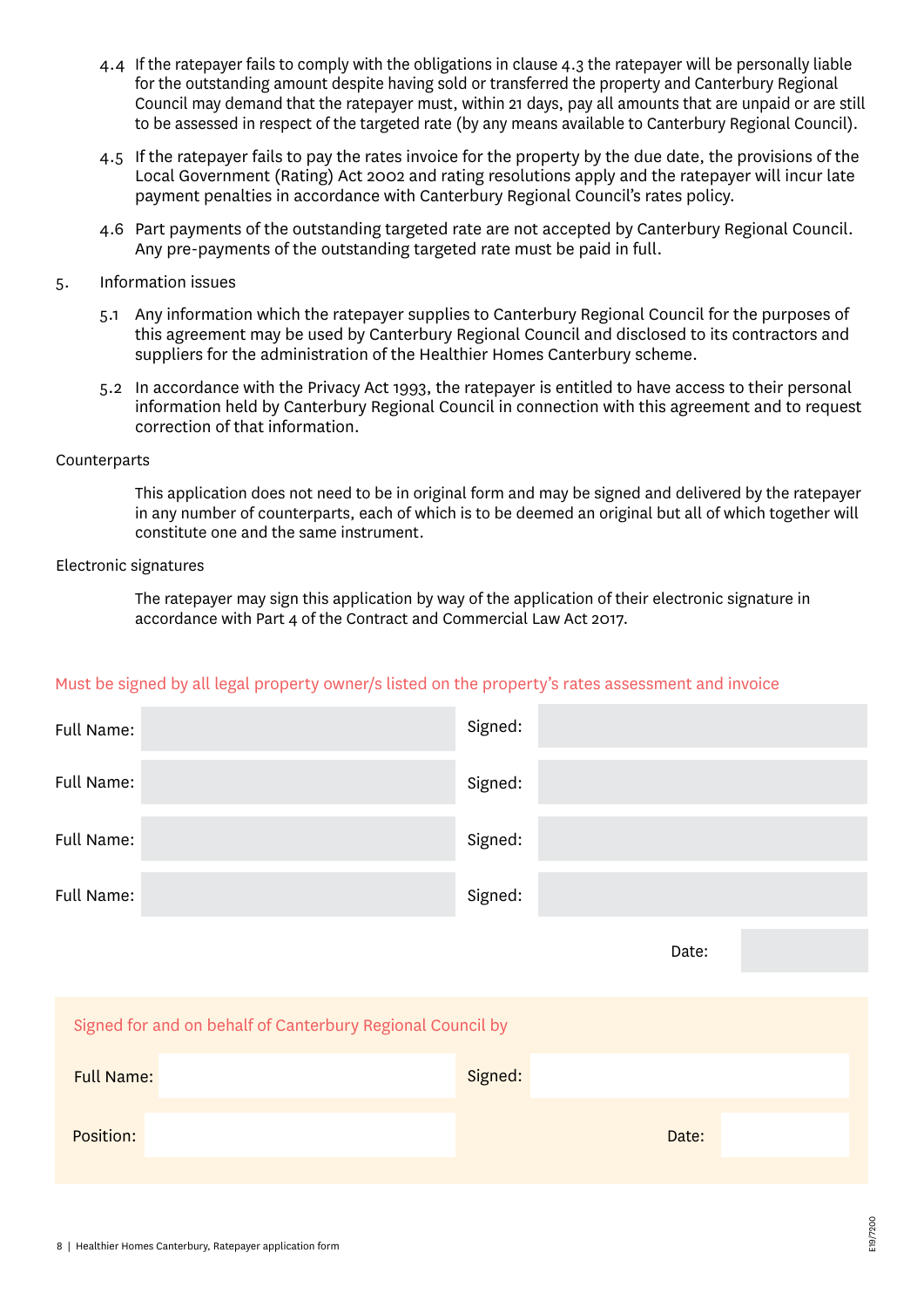### Definitions used in this agreement

#### Application

The application form submitted by the ratepayer with the signed copy of this agreement.

#### Approved part

Part of the insulation/ventilation/heating services installed (or removed) by the registered supplier for the contract price.

#### Contract price

An amount calculated under clause 3.3, which is the amount that Canterbury Regional Council has or will contract with the registered supplier to pay to it for installing the approved part of the heating and or insulation and or ventilation or the removal of a fireplace.

#### **EECA**

The Energy Efficiency and Conservation Authority

#### Improvements include:

- a. Heating Low emission woodburners, ultralow emission burners and pellet fires that are listed on Canterbury Regional Council's website and authorised for installation in the relevant location; heat pumps and externally flued gas heaters as included on EECA's list of accepted heaters, and heat transfer systems;
- b. Insulation Ceiling and floor insulation, ground damp lining and draught stopping as specified by EECA;
- c. Ventilation Kitchen and bathroom extractor fans recommended by any registered supplier; and
- d. Fireplace removal.

#### Overall installation price

In relation to the installation of the improvements, the amount which the registered supplier is entitled to charge for that installation under the terms of their quote (which, to avoid doubt, will not be fixed as the quoted amount if the quoted amount was expressly provided as an estimate only and the quote specified how the actual amount would be calculated).

#### Property

The property where the heating and or insulation and or ventilation is to be installed or the fireplace removed, as specified in the application.

#### Quote

In relation to the installation of the heating and or insulation and or ventilation and or fireplace removal and or building consent fees, the quote provided by the registered supplier to the ratepayer for carrying out the installation, and which was provided by the ratepayer to Canterbury Regional Council with the application.

#### Ratepayer

The people named as the ratepayers in the rating information database and the district valuation roll for the property.

#### Registered supplier

The service provider providing heating and or insulation and or ventilation and or removing the fireplace and who is registered by Canterbury Regional Council to provide such services for the Healthier Homes Canterbury scheme and is specified in the application.

#### Services

The contracting by Canterbury Regional Council with a registered supplier to install the approved part of the heating and or insulation and or ventilation at the property or remove the fireplace, and the payment to that registered supplier of the contract price

#### Targeted rate

The rate which Canterbury Regional Council will set and assess against the property to recover the costs of, and the costs relating to, the services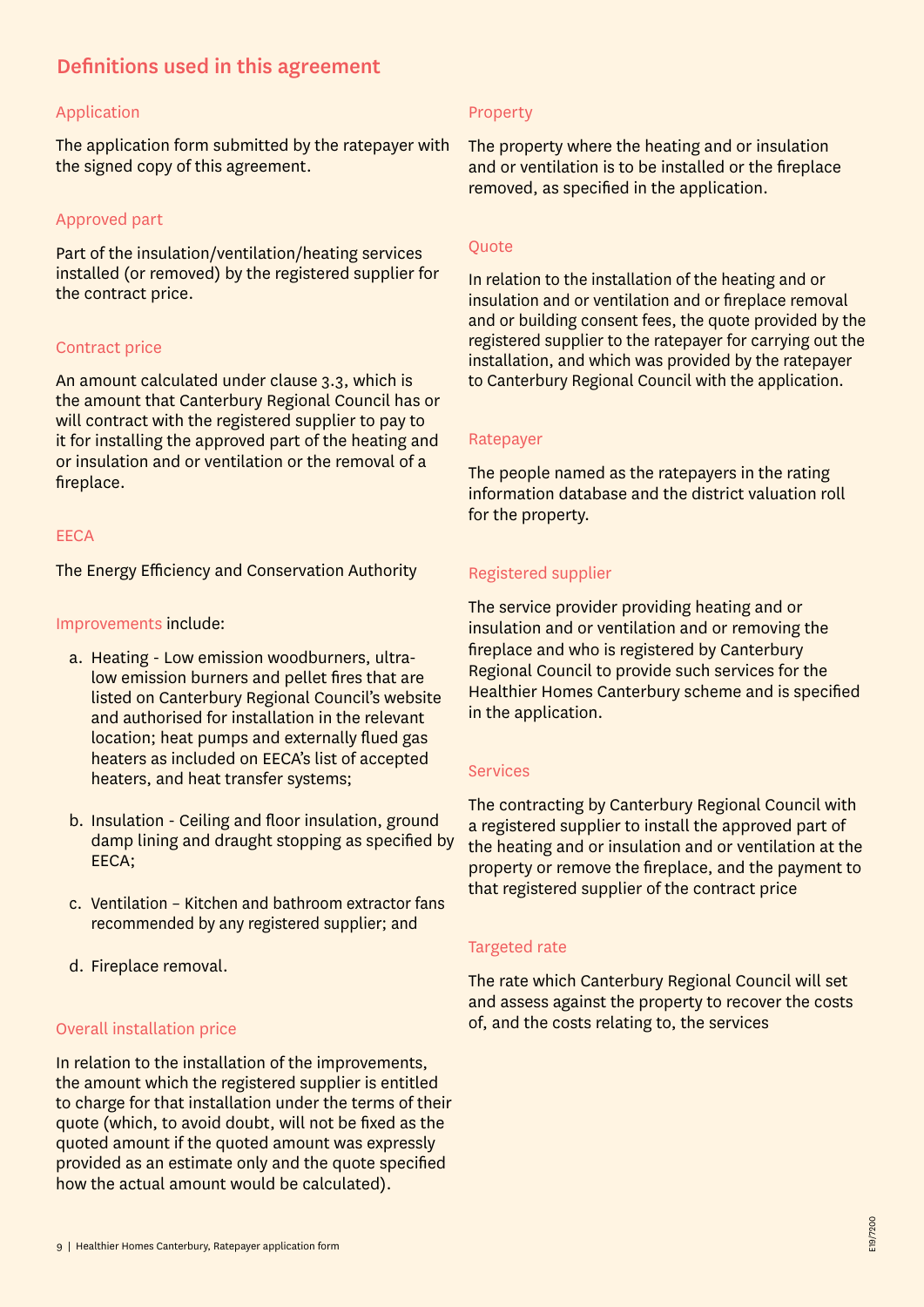## **Checklist**

Please tick the following before submitting your application to Environment Canterbury:



All people named on the property's assessment have completed and signed the "Healthier Homes Canterbury ratepayer application form" on p2 and p3

All people named on the property's assessment have completed and signed the "Healthier Homes Canterbury installation agreement" on p6 and p8

I have included a copy of the quote/s from the registered supplier/s

## How to submit your application

#### By email

Email all required paperwork to healthierhomes@ecan.govt.nz with the subject line "Application"

#### By mail

Post all required paperwork to

Healthier Homes Canterbury Environment Canterbury PO Box 345 Christchurch 8140

#### In person

Drop off all required paperwork in a sealed envelope to one of our three Environment Canterbury counter locations (Kaikoura, Timaru or Christchurch).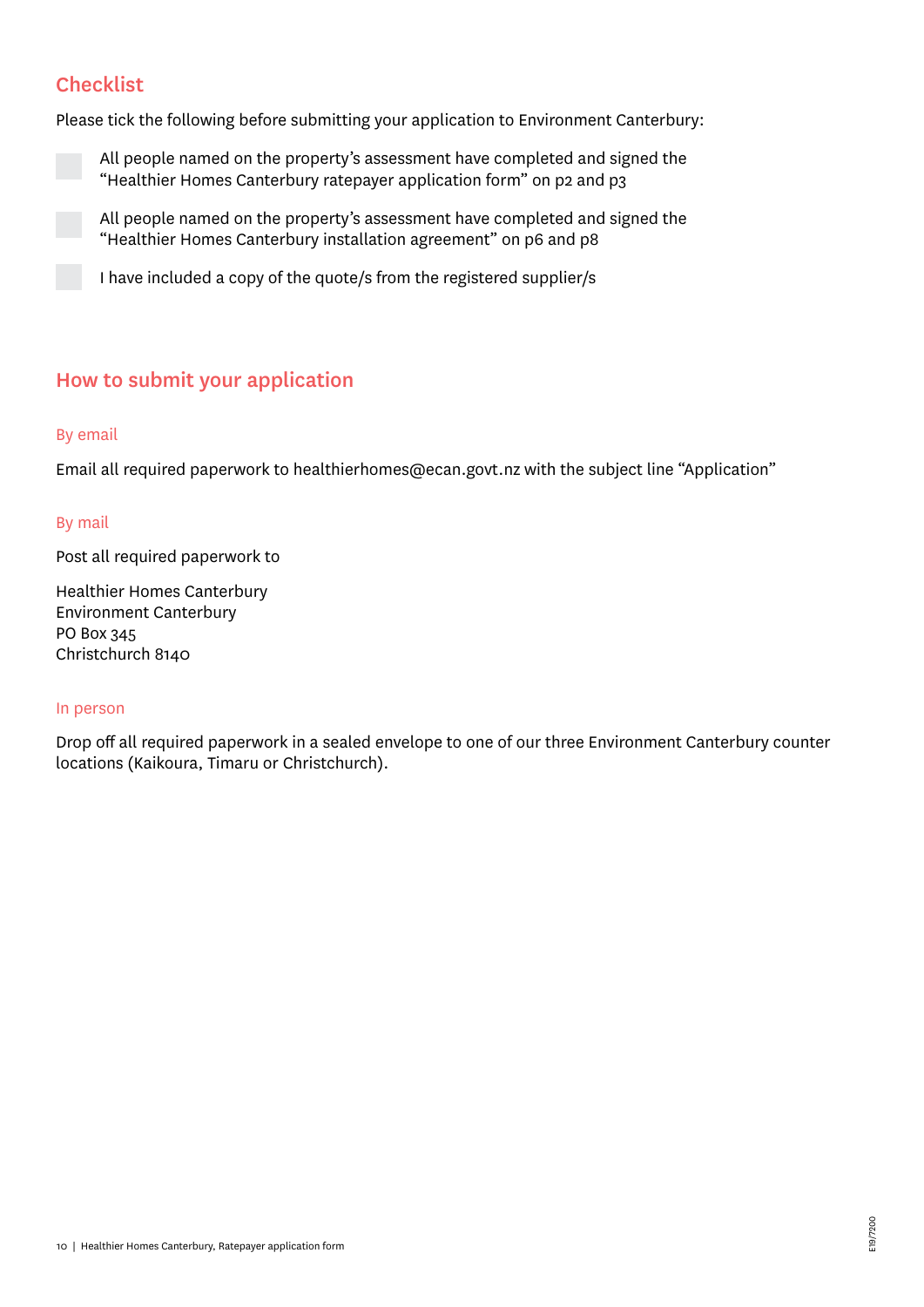## INITIAL DISCLOSURE STATEMENT

This document sets out key information about the amounts payable by the ratepayer to Canterbury Regional Council.

#### Full Name and Address of Creditor

*This is the person providing the ratepayer the credit*

| Name:             | <b>Canterbury Regional Council</b> |
|-------------------|------------------------------------|
| Trading name:     | <b>Environment Canterbury</b>      |
| Physical address: | 200 Tuam Street, Christchurch 8011 |
| Postal address:   | PO Box 345, Christchurch 8140      |
| Email address:    | healthierhomes@ecan.govt.nz        |

#### Credit Details

*To be completed by the creditor, Canterbury Regional Council*

Initial unpaid balance: *This is the amount the ratepayer owes to Canterbury Regional Council at the date of this agreement*

Subsequent advances: Nil

Total advances: *This is the amount of all advances made or to be made to the ratepayer*

#### Interest

#### Annual interest rate as at the date of this agreement: 5.9%

The annual interest rate is calculated on the basis of Canterbury Regional Council's cost of borrowing and a margin to cover administrative costs.

\$

#### Method of Charging Interest

Interest charges are calculated at the beginning of the rating year when rates are struck.

If the ratepayer wishes to prepay all of the targeted rate then interest charges will be determined based on daily compounding interest calculated up to the date payment is made.

#### Credit Fees and Charges

No credit fees or charges (which are not included in the initial unpaid balance) will be payable by the ratepayer.

#### Payments Required

The amount payable will be added to the ratepayer's rates bill, payable in instalments as selected by the ratepayer i.e. monthly, quarterly or annually.

The first payment will be included in the next rates assessment after the registered supplier has been paid by Canterbury Regional Council.

\$